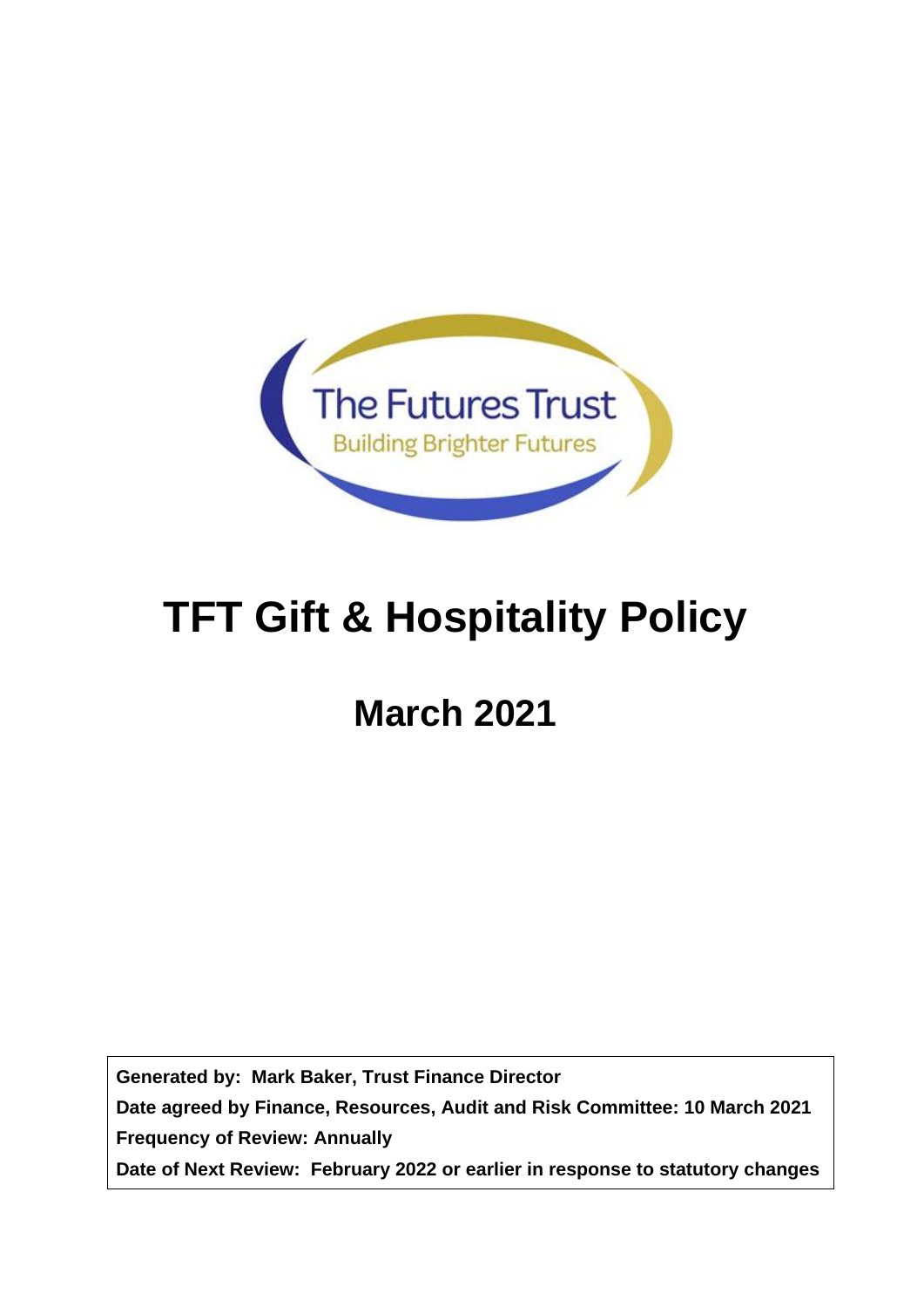## **Purpose**

- 1. The receipt of gifts, money or excessive hospitality could damage The Futures Trust's reputation and lead to possible prosecutions for corruption.
- 2. The principle of integrity requires that staff should not place themselves under an obligation that might influence, or be perceived to influence, the conduct of their duties. This means that the receipt of gifts and hospitality must be subject to clear restrictions and that any that are accepted must be declared and recorded.
- 3. This policy seeks to protect staff and ensure they are free from any conflict of interest with respect to acceptance or provision of gifts, hospitality or any other inducement from or to suppliers of goods or services to The Futures Trust.

## **Definitions**

- 4. A gift is any item, cash, goods or benefit in kind given or offered for which no payment or service was given or received in return.
- 5. Hospitality can be defined as any food, drink, accommodation or entertainment provided free of charge or heavily discounted.
- 6. Staff is taken to mean all permanent and fixed term staff employed by The Futures Trust and by any other contractors, consultants or other persons (including Members, Trustees and Governors) acting on behalf of The Futures Trust.

## **Gifts and Hospitality**

#### Acceptable Gifts

- 7. To accept gifts should be the exception. You may accept small 'thank you' gifts of token value, such as a diary, a coffee mug or a bunch of flowers. You should notify the Trust Finance Director of any gift or hospitality over this value for entry in the Register of Business Interests. It is each individual's responsibility to inform the Trust Finance Director by e-mail of any gifts or hospitality that is offered.
- 8. The individual should consider carefully whether it is appropriate to accept or decline a gift or hospitality. If in doubt advice should be sought from the Trust Finance Director.
- 9. Always say "no" if you think the giver has an ulterior motive. Be sensitive to the possibility that the giver may think that even small gifts or simple hospitality will elicit a more prompt service or preferential treatment. When you have to decline a gift, you should be courteous but firm, and draw the attention of the person making the offer to the existence of this policy.
- 10.Personal gifts may not be solicited under any circumstances.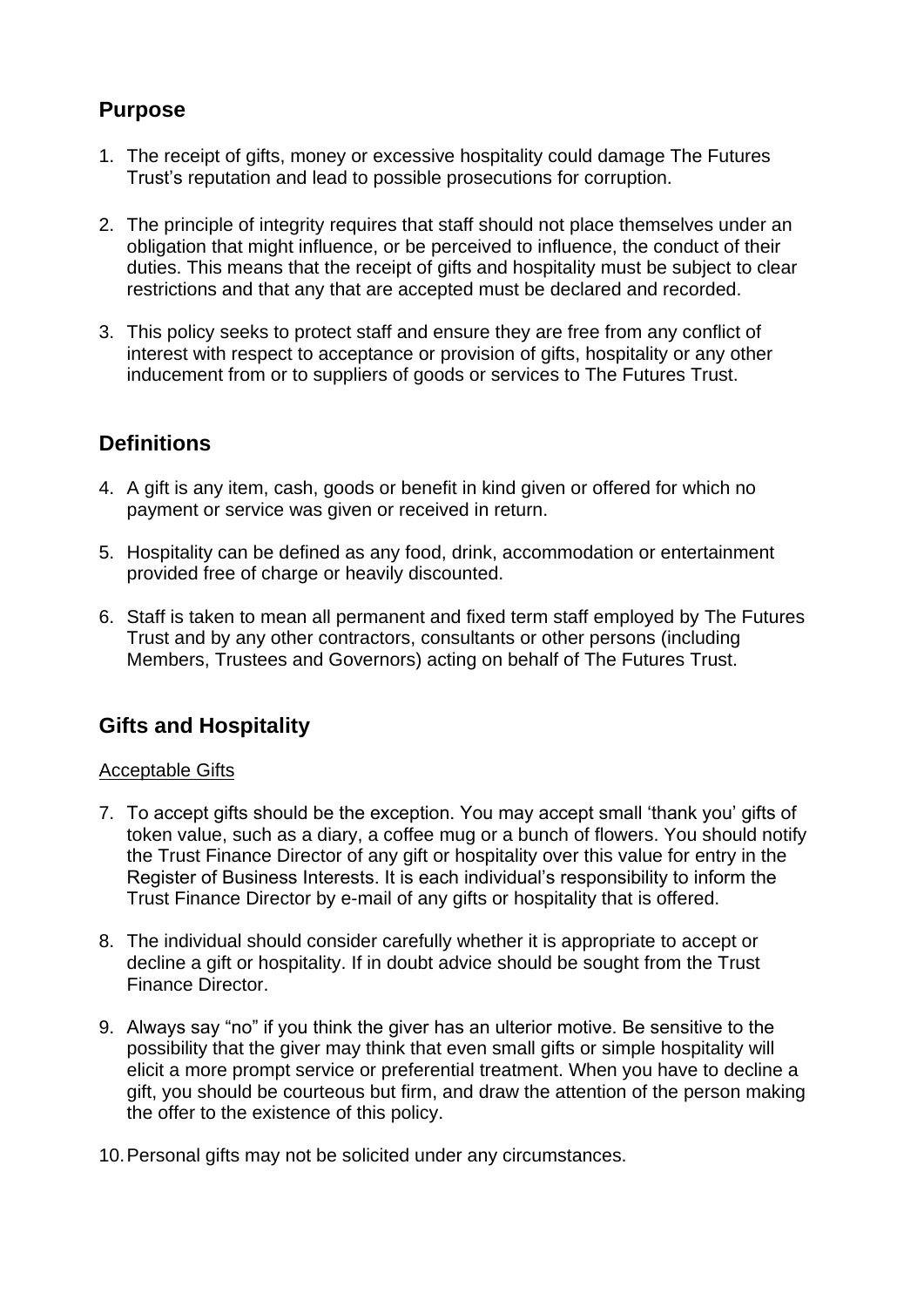- 11.Never accept a gift or hospitality from anyone who is, or may be in the foreseeable future, tendering for any contract with The Futures Trust, seeking employment with The Futures Trust or is in dispute with The Futures Trust, even if you are not directly involved in that service area.
- 12.Where items purchased for The Futures Trust include a 'free gift', such a gift should either be used for Trust business or handed to the Trust Finance Director to be used for charity raffles.

#### Acceptable hospitality

- 13.Occasional working lunches with customers, providers or partners are generally acceptable as a way of doing business provided they are not to an unreasonable level or cost.
- 14.Invitations to corporate hospitality events must each be judged on their merit. Provided the general rules have been taken into account, it may be acceptable to join other company/organisation guests at:
	- i. Sponsored cultural and sporting events, or other public performances, as a representative of The Futures Trust.
	- ii. Special events or celebrations.
- 15.Other hospitality may be accepted, for instance where:
	- i. There is a genuine need to impart information or represent The Futures Trust in the community.
	- ii. An event is clearly part of the life of the community or where The Futures Trust should be seen to be represented.
	- iii. The hospitality concerns attendance at a relevant conference or course where it is clear the hospitality is corporate rather than personal.
- 16.Before accepting any hospitality, approval should be sought from the Chief Executive Officer, the Headteacher or Deputy Headteacher in respect. In exceptional circumstances retrospective approval may be obtained. All hospitality received must be recorded in The Futures Trust's hospitality register with the exception of working meals, receptions etc.
- 17.Paid holidays or concessionary travel rates are not acceptable. Neither are offers of hotel accommodation nor the use of company villas/apartments.
- 18.If you are visiting a company to view equipment that The Futures Trust is considering buying, you should ensure that expenses of the trip are paid by The Futures Trust.
- 19.Offers to speak at corporate dinners and social gatherings, or events organised by, for example, a professional body, where there is a genuine need to impart information or represent The Futures Trust must be agreed in advance with the Headteacher of the School. Where your spouse or partner is included in the invitation, and approval has been given for you to attend, it will be acceptable for your spouse or partner to attend as well, but if expenses are incurred, these will be met personally.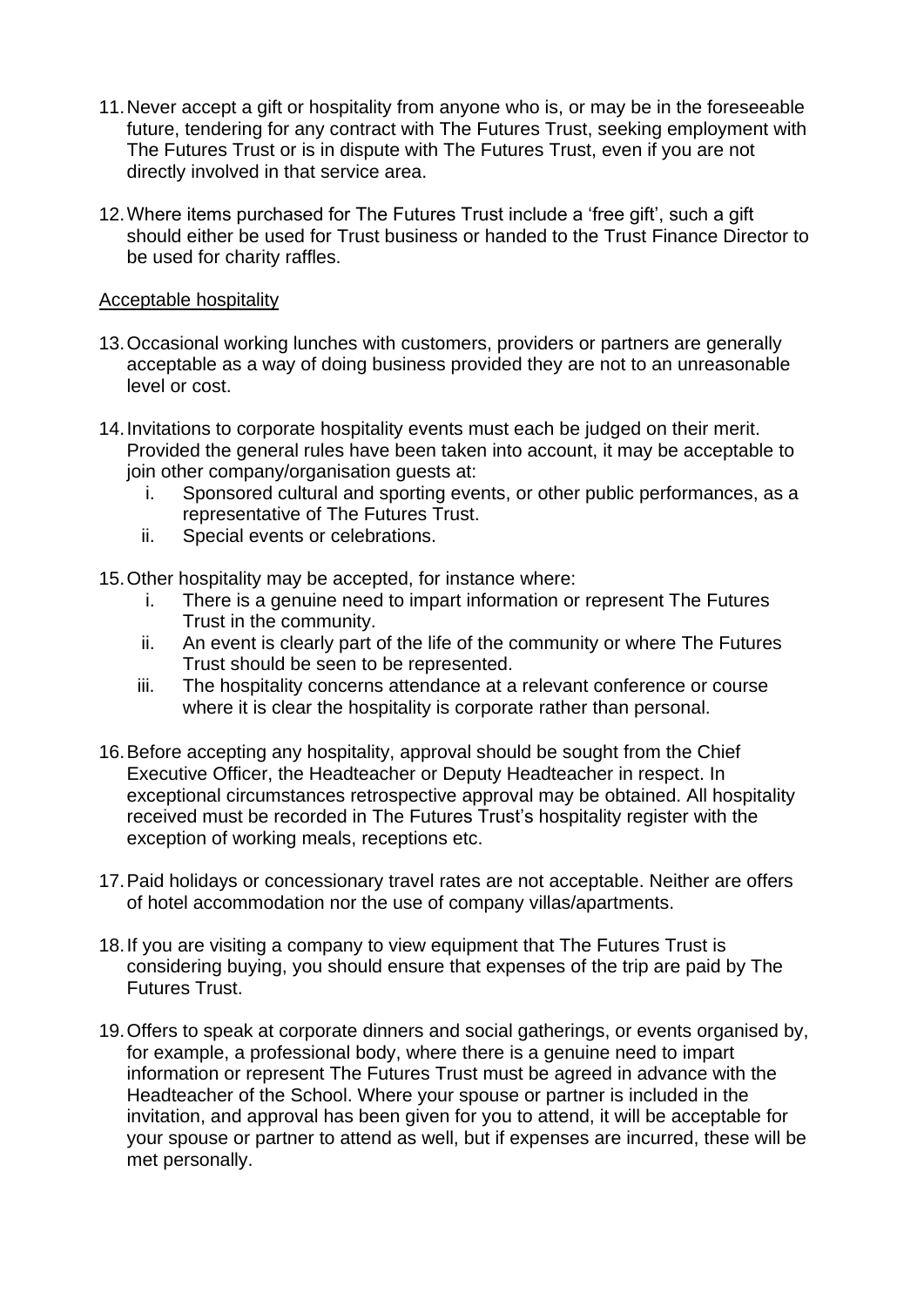#### Gifts to and from students

- 20.Given the nature of the professional responsibilities of staff, they are strongly advised not to give or accept gifts/hospitality (exceeding £25 in value) from students during their period of study.
- 21.Any gifts/hospitality from students, exceeding £25 in value must be entered in the Register of Gifts and Hospitality.

### **Contracts with Suppliers**

- 22.Staff must base all purchasing decisions and negotiations for contracts solely on achieving best value for money.
- 23.The Futures Trust requires staff who have official dealings with contractors and other suppliers of goods and services to The Futures Trust to avoid conducting any private business with them by any means other than through normal commercial channels.
- 24.Staff should be aware of the Prevention of Corruption Act 1916 which states that any money, gift or consideration received by an employee in public service, from a person or organisation holding, or seeking to obtain a contract, will be deemed by the courts to have been received corruptly unless the employee proves otherwise.

## **Sponsorship**

25.Where an outside organisation wishes to sponsor or is seeking to sponsor the activity of The Futures Trust, whether by invitation, tender or negotiation, or voluntarily, the basic conventions concerning the award of contracts, and acceptance of gifts or hospitality apply.

## **Register of Gifts and Hospitality**

- 26.The Trust Finance Director has responsibility for the ownership of the policy and the Register of Gifts and Hospitality.
- 27.Individual staff are personally responsible for reporting any gifts/hospitality offered and whether these have been accepted or declined. The Trust Finance Director will record this information in the Register.